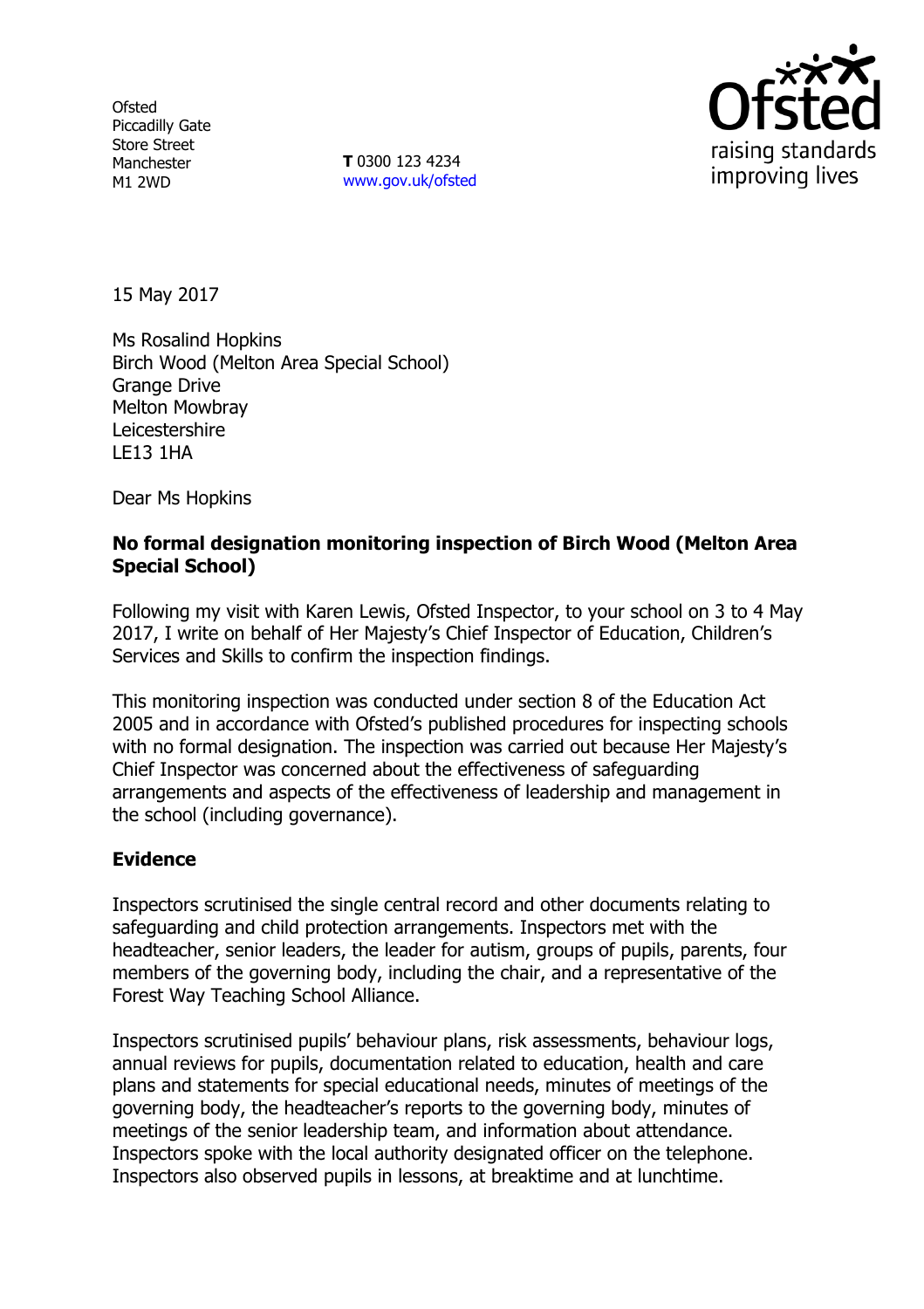

Inspectors reviewed the school's latest parental feedback survey, spoke with parents at the start of the school day, on the telephone and received emails from parents.

Having considered the evidence I am of the opinion that at this time:

Safeguarding is effective.

### **Context**

There are currently 154 pupils on roll. Most pupils are of White British heritage. All pupils have an education, health and care plan or a statement of special educational needs. The proportion of disadvantaged pupils is above the national average. The proportion of pupils who join the school during the academic year is much higher than the national average for all schools.

The headteacher has been in post since August 2016. A leader of autism was also appointed in August 2016. A deputy headteacher was appointed in January 2017.

## **Main findings**

The new headteacher leads safeguarding well. She has reviewed the school's safeguarding procedures to make them much more robust. Everyone in school is fully aware of the importance of following safeguarding procedures and keeping pupils safe. Parents and staff have welcomed the changes she has made. Pupils informed the inspectors that they are happy at school and that pupils' behaviour is good. The governing body is knowledgeable about safeguarding matters and challenge the headteacher on issues related to safeguarding.

The headteacher ensures that the safeguarding of pupils is paramount in the school's practice. Staff have received regular training on safeguarding. They are knowledgeable about child protection and know what to do if they have a concern. The record-keeping of leaders is of good quality. Records show that leaders take prompt action if a concern has been raised. The school works well with other external agencies, for example social care or health professionals, to try and reduce risks and keep pupils safe.

The school site is much more secure. Risk assessments are in place and followed. The doors are locked to avoid unauthorised people from entering the building. All parents and driver escorts have to wear their school-identification badge to gain entry to the school at the start of the school day. Staff comment on how much calmer the school is at the start and end of the day, and they know to challenge anyone in the building who is not wearing official school identification.

The school has reviewed how medication is stored and administered to pupils. Each administration of medicine is counter-signed and robust procedures are in place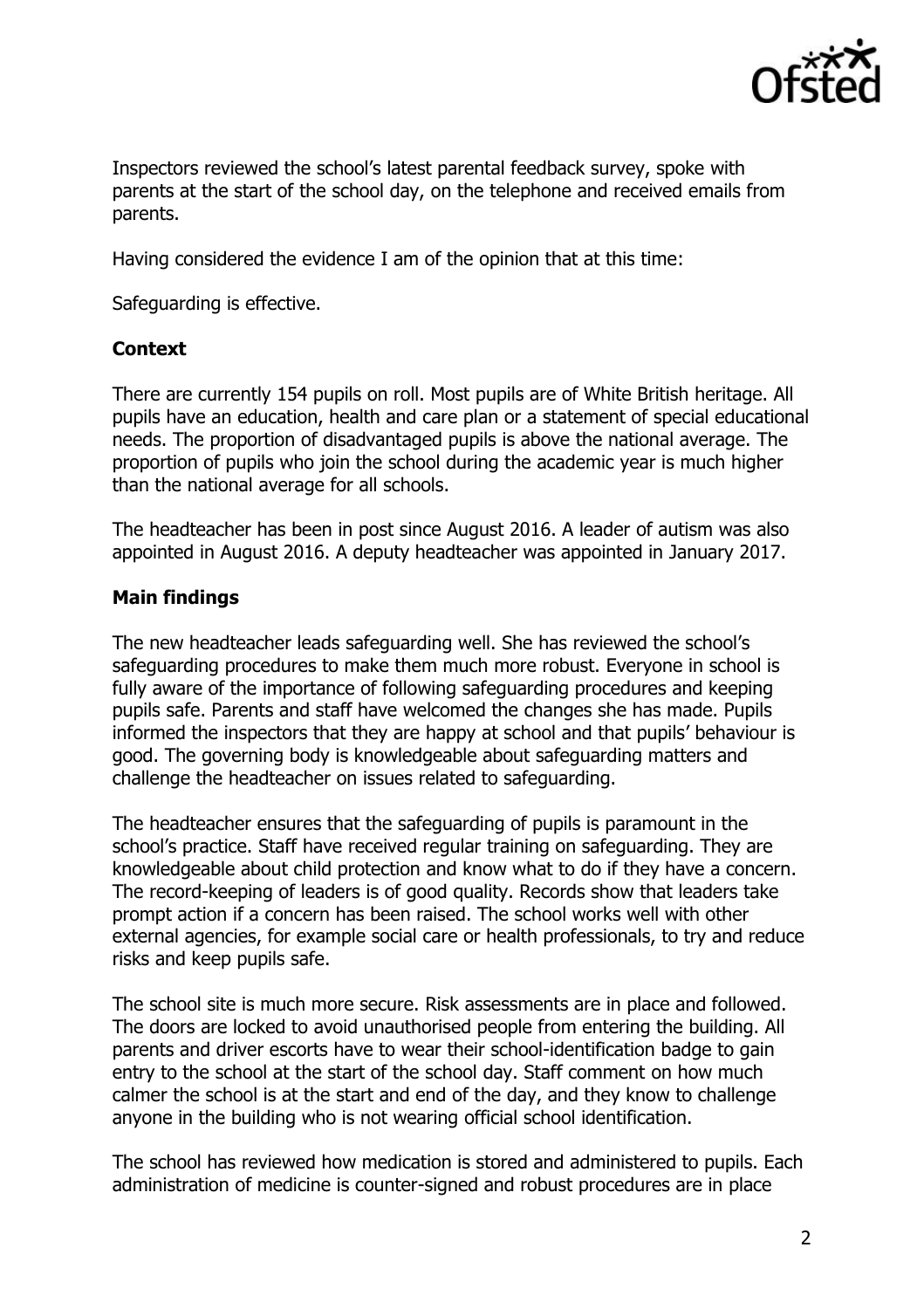

when staff take medicines off site. The staff act on the control measures identified in risk assessments for pupils with complex medical needs, to try to reduce the level of risk.

All staff have had training on risk assessments for school visits and are well aware of the new procedures in place. Staff are proactive about the potential risks pupils may face and put in control measures to try and reduce the potential risks identified. All risk assessments for school visits have to be completed well in advance of the trip taking place, in order for a senior leader to approve the visit.

The headteacher has reviewed the behaviour policy with staff and a new policy is now in place. Staff have received training and spoke positively about the changes to how behaviour is managed. They appreciate the support they receive from senior leaders about managing the pupils' behaviour.

The staff focus on the potential triggers for poor behaviour and actively seek to eliminate them. All incidents of poor behaviour are recorded and then reviewed by senior leaders. Staff are involved in these reviews and pupils' behaviour plans are amended to try and eliminate the possible reasons for the poor behaviour. The amendments are communicated quickly to all staff. Scrutiny of the school's behaviour logs shows that the number of incidents of poor behaviour has reduced.

The new leader for autism has quickly identified the needs of the pupils in her class and tailored the provision to meet those needs. The pupils are happy and are making progress. The expertise of the leader has now been shared with all staff through the introduction of the new behaviour policy.

Parents who spoke with inspectors were highly positive about the school. They felt that there was an open dialogue between school staff and parents, and that the school tailors the provision to meet their child's needs. A recent school survey of parents' views, following a consultation evening, showed high levels of parental satisfaction.

The school closely tracks the attendance of pupils. Registers are administered correctly. Any absences are followed up by the office staff to ensure that the reasons for absence are known. Each pupil's attendance is scrutinised fortnightly and the school's new attendance policy is followed.

The proportion of pupils who are persistently absent is currently higher than last year. However, scrutiny of pupils' attendance records shows a number of pupils, who have had previously low attendance, are now attending much more frequently.

Pupils who spoke with the inspectors said they were happy at the school. They enjoyed working for their teachers and appreciated the support they receive in class. Older pupils enjoyed the clubs available at lunchtime. In addition, they said lessons are calm and this helps them to learn. Observations by inspectors confirm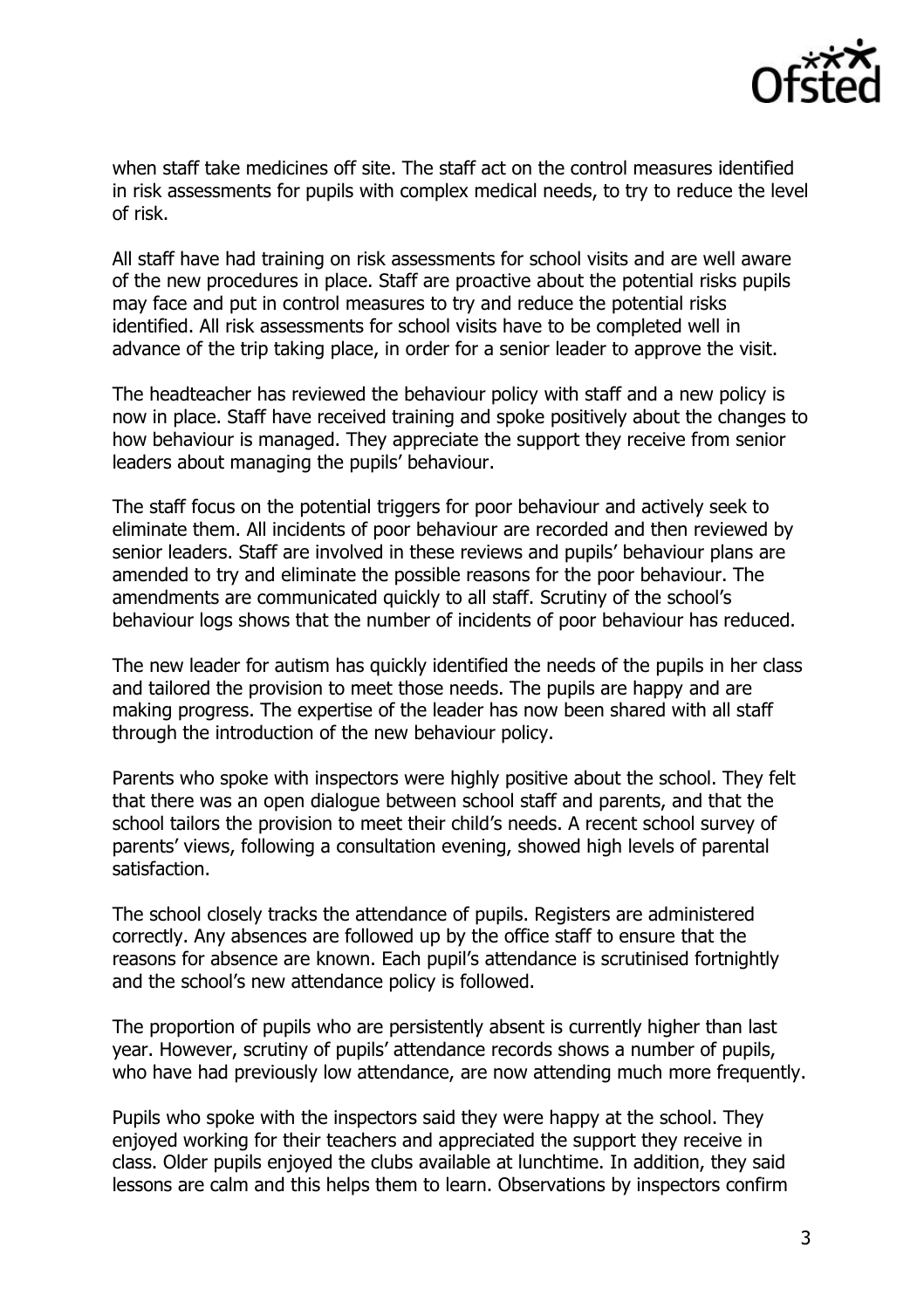

these views.

Pupils' behaviour outside lessons is orderly. At breaktimes, pupils access a wide range of activities, including climbing frames, swings and the football area. Pupils are active and conduct themselves well. Pupils learn about healthy eating. One group of pupils were proud of the healthy snacks they had made in school. At lunchtime, pupils know the school routines well and line up quietly. Older pupils are encouraged to be as independent as possible and choose their own meals. There are opportunities for pupils to interact with each other to develop their social skills.

In lessons, pupils listen attentively to the teachers' explanations. They demonstrate a good attitude to learning. The relationships between teachers and pupils are good. Teachers reinforce safety measures at all times, for example showing a pupil how to correctly hold a pair of scissors. Learning support assistants skilfully nip any poor behaviour in the bud, to ensure that learning time is not lost. As a result, there is a positive climate for learning.

However, teachers' assessments of pupils' progress are not robust enough. Teachers do not consistently check if pupils are achieving the targeted outcomes listed in education, health and care plans or statements for special educational needs, particularly in relation to pupils' personal development. In addition, the annual reviews do not consistently report on the progress pupils have made to achieve the outcomes.

The governing body is very knowledgeable about safeguarding. All governors have received training, including those who are relatively new. Governors have challenged school leaders about safeguarding issues, including issues surrounding behaviour and attendance. However, the minutes of governing body meetings do not always reflect the level of challenge that governors provide.

The chair of the governing body regularly checks the school's single central record to ensure that all the necessary checks have been completed on those people who work with pupils. The governing body has reviewed its complaints policy and are aware of the timescales that it should adopt following the submission of a complaint. The school's safeguarding policy takes account of the latest government guidance for safeguarding.

## **External support**

Leaders have worked with external agencies to help inform pupils about how to stay safe. The school has recently worked with the Leicestershire child sexual exploitation learning hub to look at how resources can be used appropriately, to inform vulnerable young learners about the risks of child sexual exploitation. As a result, the school has produced a package of resources to inform the pupils about how to stay safe on the internet. The school has also worked with the police to inform some pupils about the dangers of grooming online. Pupils who spoke with an